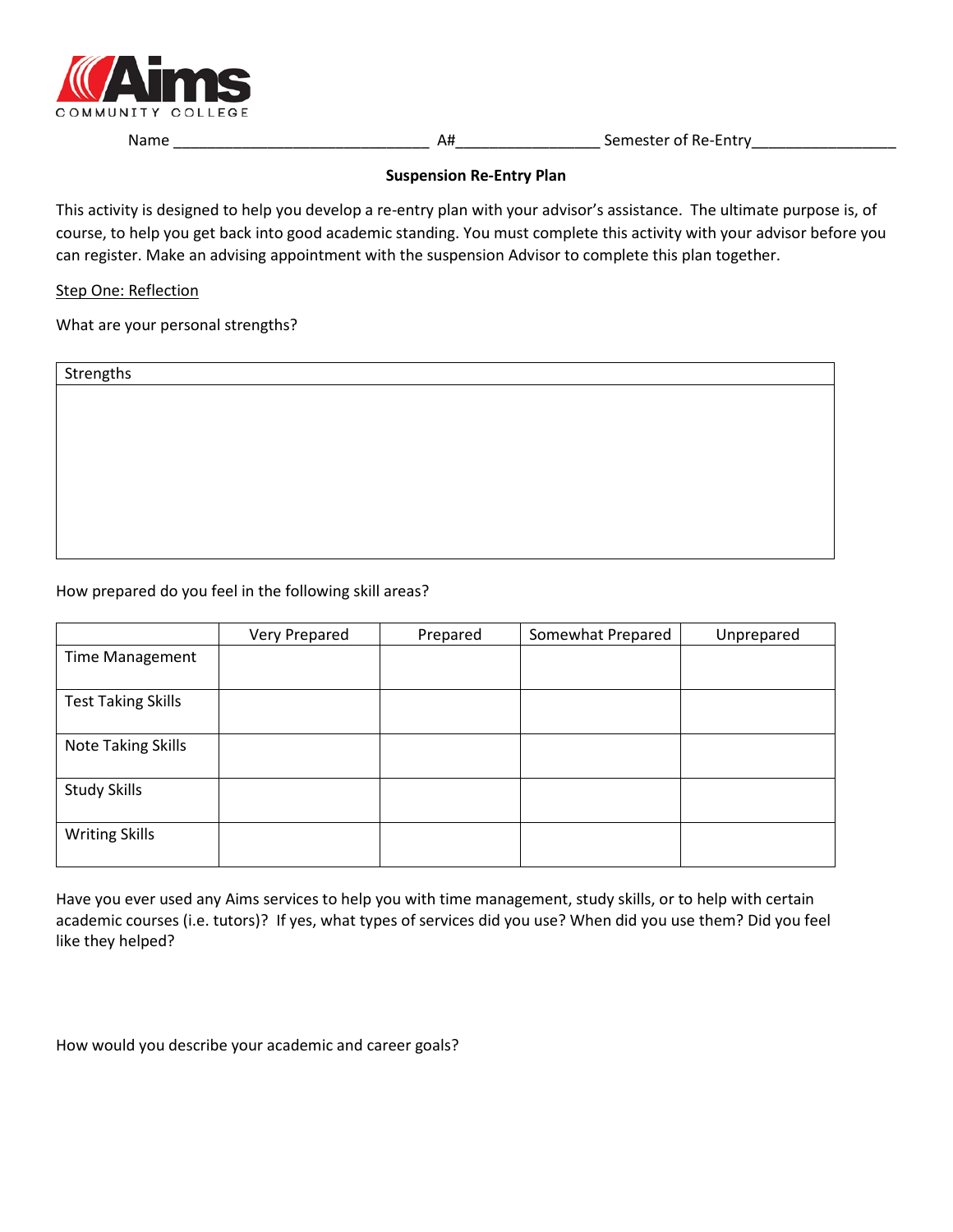$Name$  and  $\overline{A}$  and  $\overline{A}$  and  $\overline{A}$  and  $\overline{A}$  and  $\overline{A}$  and  $\overline{A}$  and  $\overline{A}$  and  $\overline{A}$  and  $\overline{A}$  and  $\overline{A}$  and  $\overline{A}$  and  $\overline{A}$  and  $\overline{A}$  and  $\overline{A}$  and  $\overline{A}$  and  $\overline{A}$  and  $\overline$ 

# **Analysis of Contributing Factors**

Rate the following elements and how great a factor they played in your prior performance on a scale of 0 to 5.

0 means the element was *not* a very significant factor.

5 means the element **was** a significant factor.

| Attendance: class met _____ days a week for _____ hours<br>none fewer than 3 more than 3 about half most<br>I missed: |   |   |   | $0$ 1 2 3 4 5           |   |   |
|-----------------------------------------------------------------------------------------------------------------------|---|---|---|-------------------------|---|---|
| Academic skills background (reading ability, math background, study skills)                                           |   |   |   | $0$ 1 2 3 4 5           |   |   |
| Academic content background (success in prerequisite course(s)                                                        |   |   |   | $0$ 1 2 3 4 5           |   |   |
| Preparation and study (average hours per week) (reading text in<br>Advance, timely work on projects and papers)       |   |   |   | $0$ 1 2 3 4 5           |   |   |
| Taking useable class notes                                                                                            |   |   |   | $0 \t1 \t2 \t3 \t4 \t5$ |   |   |
| Class participation (attention, discussion)                                                                           |   |   |   | $0$ 1 2 3 4 5           |   |   |
| Personal motivation ("liked" the class, "took it because I had to")                                                   | 0 | 1 | 2 | 3                       | 4 | 5 |

In summary, what do you think were the most significant factors effecting your academic performance?

How are circumstances different now, or how will you adapt to assure that you are academically successful going forward?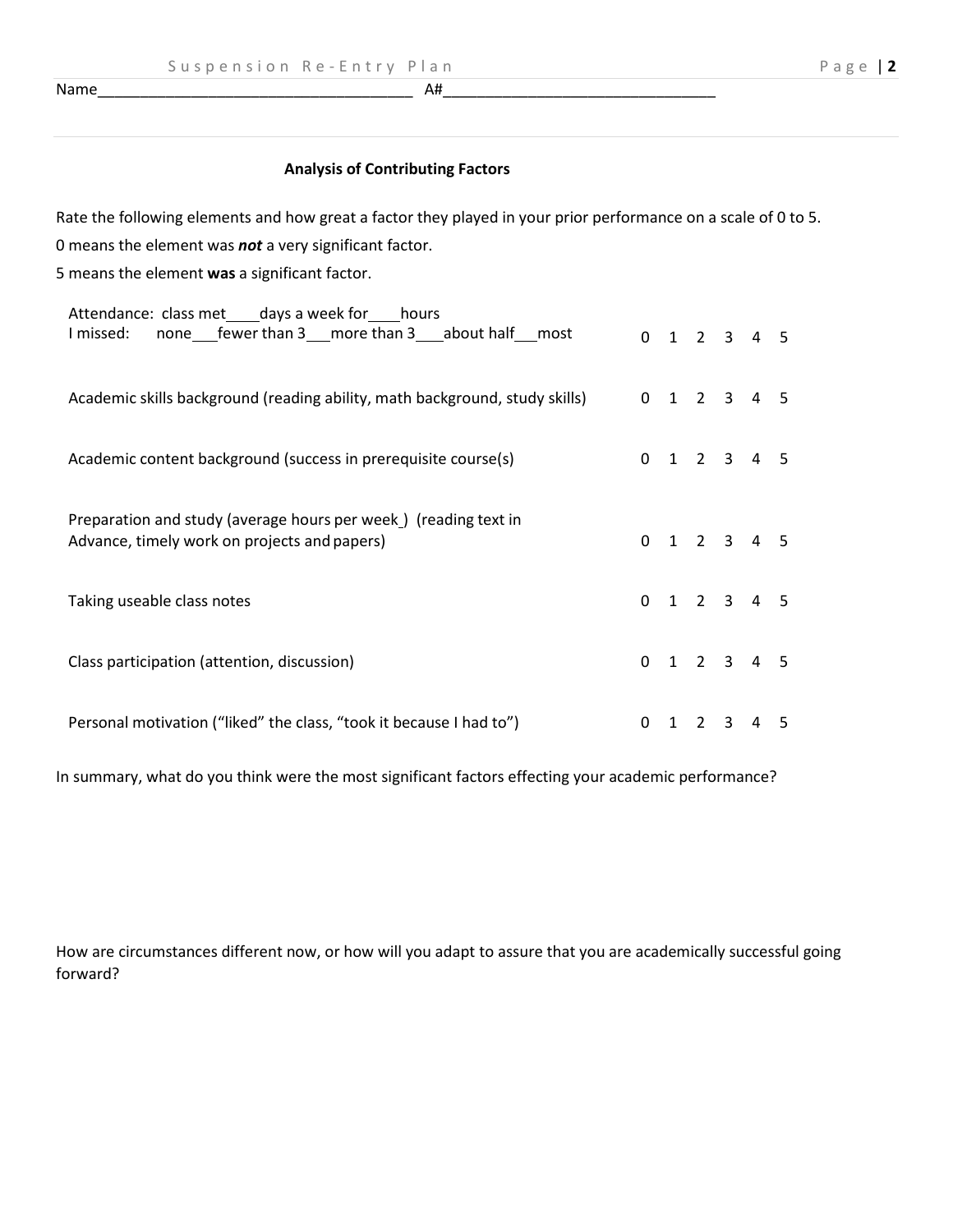# Name  $\Box$

#### Step Two: Understanding How to Achieve Good Academic Standing

| Current Cumulative Grade Point Average (GPA) | <b>Quality Points</b> | <b>GPA hours</b> |
|----------------------------------------------|-----------------------|------------------|
| Grade Replacements remaining                 |                       |                  |
| Courses eligible for grade replacement:      |                       |                  |

Advisor explains how GPA is calculated here and how grade replacements can positively impact GPA.

In order to continue as a student, students re-entering from Suspension must achieve a minimum *term/semester GPA* of a 2.0 or be placed on suspension again (S2 students must sit out one full calendar year, S3 students must sit out two full calendar years, and S3 students may be recommended for expulsion). Raising your *cumulative GPA* back above a 2.0 may take more than one semester.

GPA Calculating Resources:

Graduation Calculator: (In MyAims got to  $\rightarrow$  Student Tab  $\rightarrow$  Advising  $\rightarrow$  DegreeWorks (Graduation Self Check)  $\rightarrow$  GPA Calculator  $\rightarrow$ Graduation Calculator)

Advice Calculator: (In MyAims got to  $\rightarrow$  Student Tab  $\rightarrow$  Advising  $\rightarrow$  DegreeWorks (Graduation Self Check)  $\rightarrow$  GPA Calculator  $\rightarrow$  Advice Calculator)

| Course | Credits | Minimum<br>Needed Grade &<br><b>Quality Points</b> |  | D/F<br>Repeat | Notes |
|--------|---------|----------------------------------------------------|--|---------------|-------|
|        |         |                                                    |  |               |       |
|        |         |                                                    |  |               |       |
|        |         |                                                    |  |               |       |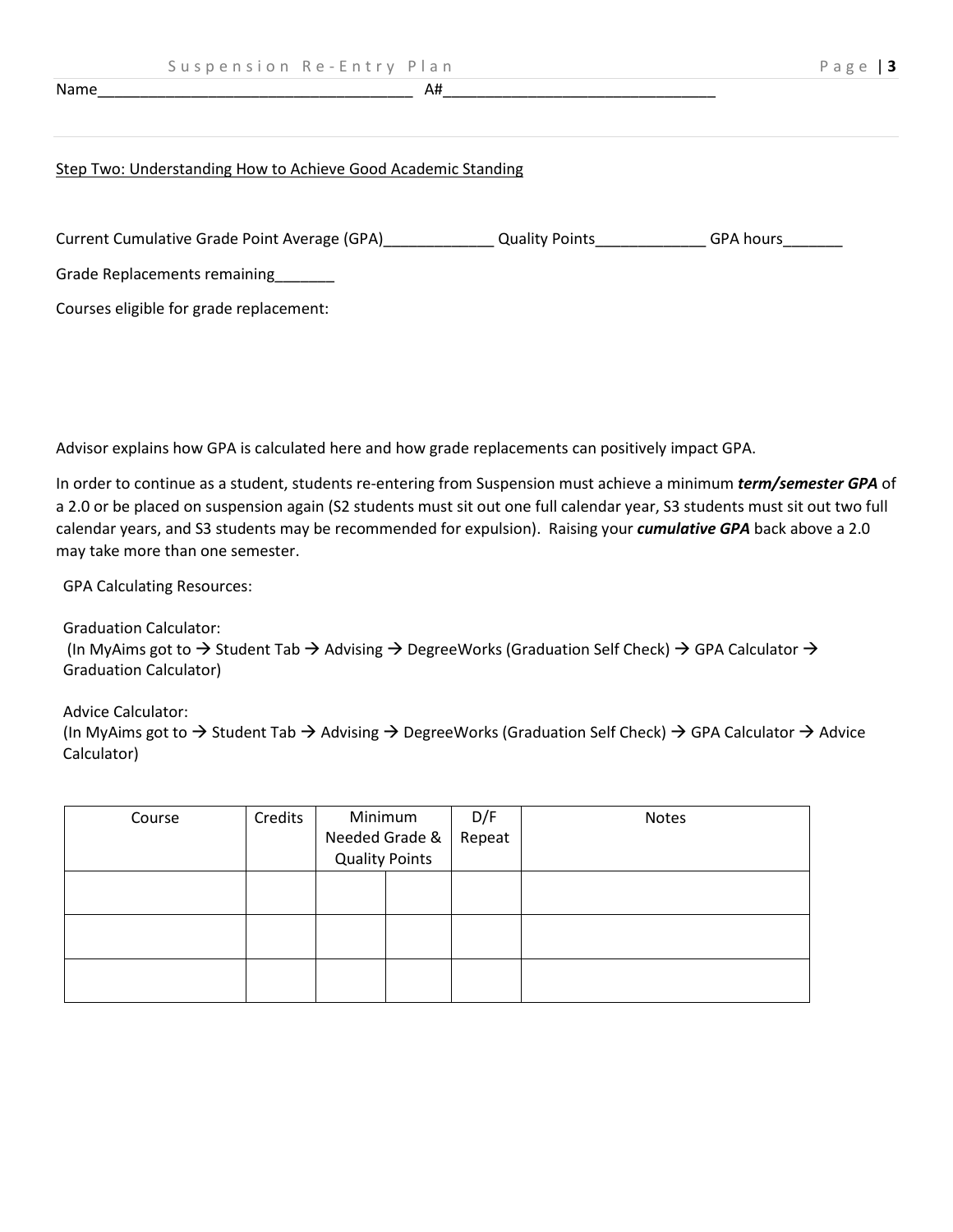Name\_\_\_\_\_\_\_\_\_\_\_\_\_\_\_\_\_\_\_\_\_\_\_\_\_\_\_\_\_\_\_\_\_\_\_\_\_ A#\_\_\_\_\_\_\_\_\_\_\_\_\_\_\_\_\_\_\_\_\_\_\_\_\_\_\_\_\_\_\_\_

#### Step Three: Success Plan

# **Commitments for Suspension Re-entry**

In completing this re-entry plan, you and your advisor have discussed various resources or strategies that you can use to be academically successful. Which of those strategies/ resources within each topic below do you commit to utilizing this semester in hopes of getting back in to good academic standing?

*PLEASE NOTE: Your advisor reserves the right to require meetings, tutoring or other support services depending upon what they feel would be in your best interest as a part of your re-entry conditions.*

Class attendance and preparation

Time Management

Course Load

Employment / Activity load

Use of specific academic support services

Other areas